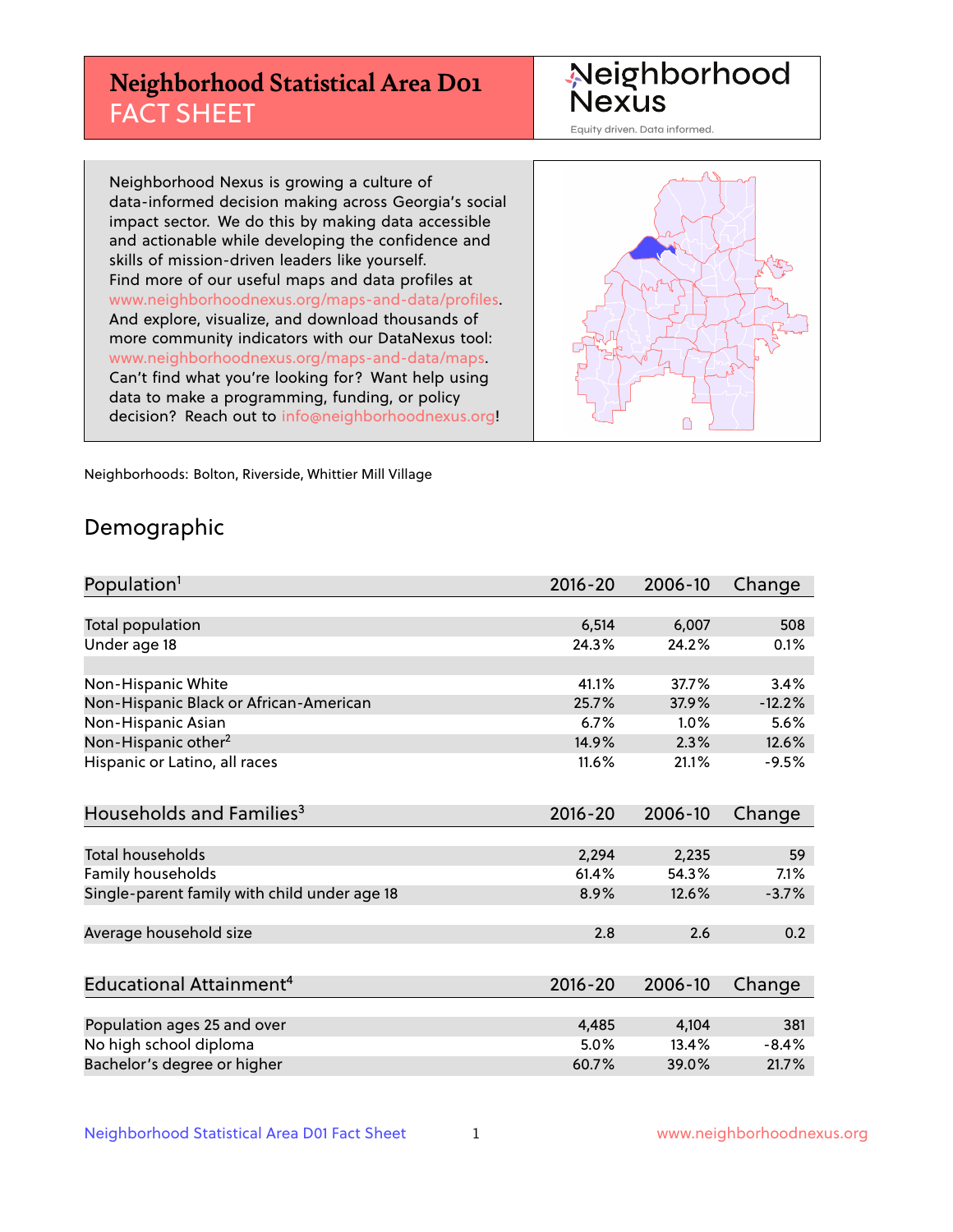## Change Measures, continued...

| Employment <sup>5</sup>                                 | $2016 - 20$    | 2006-10        | Change            |
|---------------------------------------------------------|----------------|----------------|-------------------|
|                                                         |                |                |                   |
| Total workers residing in Neighborhood Statistical Area | 3,167<br>10.2% | 1,792<br>21.0% | 1,375<br>$-10.8%$ |
| Workers with earnings \$1250/month or less              |                |                |                   |
| Workers with earnings \$1251/month to \$3333/month      | 20.4%          | 41.6%          | $-21.1%$          |
| Workers with earnings greater than \$3333/month         | 69.4%          | 37.4%          | 31.9%             |
| Total jobs located in Neighborhood Statistical Area     | 2,930          | 2,865          | 65                |
| Jobs with earnings \$1250/month or less                 | 22.7%          | 14.8%          | 8.0%              |
| Jobs with earnings \$1251/month to \$3333/month         | 33.4%          | 53.6%          | $-20.2%$          |
| Jobs with earnings greater than \$3333/month            | 43.8%          | 31.6%          | 12.2%             |
|                                                         |                |                |                   |
| Jobs/workers ratio                                      | 0.9            | 1.6            | $-0.7$            |
|                                                         |                |                |                   |
| Income and Poverty <sup>6</sup>                         | 2016-20        | 2006-10        | Change            |
| Median household income                                 | \$112,022      | \$59,396       | \$52,626          |
|                                                         |                |                |                   |
| Population for whom poverty status is determined        | 6,514          | 6,007          | 508               |
| Population below poverty                                | 8.1%           | 19.3%          | $-11.2%$          |
|                                                         |                |                |                   |
| Housing <sup>7</sup>                                    | 2016-20        | 2006-10        | Change            |
|                                                         |                |                |                   |
| Total housing units                                     | 2,569          | 2,718          | $-149$            |
| Occupied housing units                                  | 89.3%          | 82.2%          | 7.1%              |
| Vacant housing units                                    | 10.7%          | 17.8%          | $-7.1%$           |
| Occupied housing units                                  | 2,294          | 2,235          | 59                |
| Owner occupied housing units                            | 65.5%          | 54.7%          | 10.8%             |
| Renter occupied housing units                           | 34.5%          | 45.3%          | $-10.8%$          |
|                                                         |                |                |                   |
| Access to a Vehicle <sup>8</sup>                        | $2016 - 20$    | 2006-10        | Change            |
|                                                         |                |                |                   |
| Occupied housing units                                  | 2,294          | 2,235          | 59                |
| No vehicle available                                    | 5.6%           | 12.0%          | $-6.4%$           |
|                                                         |                |                |                   |
| Crime Rates, per 10,000 Population <sup>9</sup>         | 2017-21        | 2012-16        | Change            |
|                                                         |                |                |                   |
| All Part I crimes                                       | 360.4          | 470.0          | $-109.5$          |
| Violent crime                                           | 16.3           | 46.7           | $-30.4$           |
| Murder                                                  | 0.6            | 1.2            | $-0.6$            |
| Robbery                                                 | 7.1            | 26.0           | $-18.9$           |
| Aggravated assault                                      | 8.6            | 19.5           | $-10.9$           |
| Property crime                                          | 344.2          | 423.3          | $-79.1$           |
| <b>Burglary</b>                                         | 37.8           | 117.3          | $-79.5$           |
| Larceny                                                 | 246.8          | 246.3          | 0.5               |
| Vehicle theft                                           | 59.6           | 59.7           | $-0.1$            |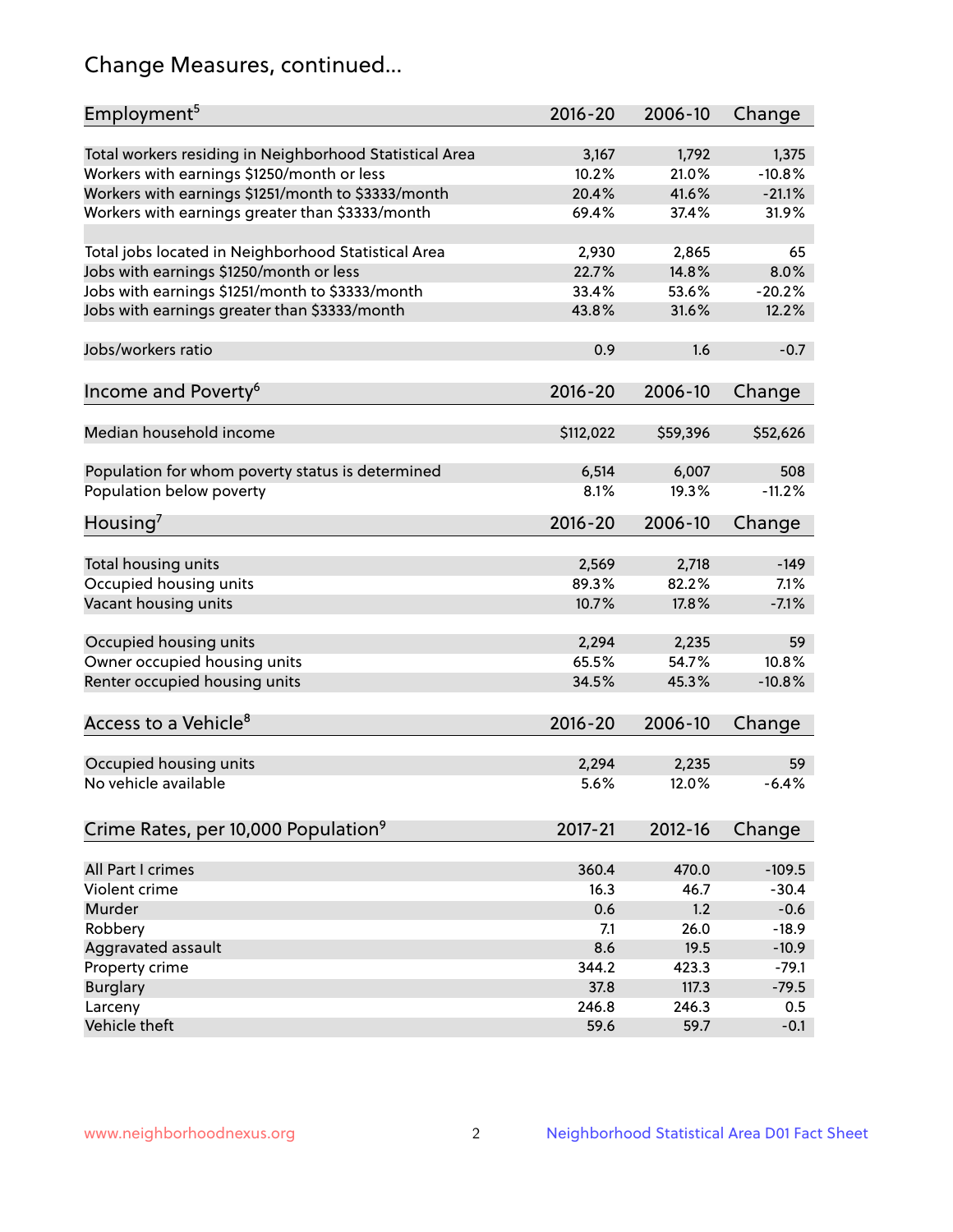## Current Data: Demographic

| Sex and Age, 2016-20 <sup>10</sup>                    | <b>Estimate</b> | Margin of Error        |
|-------------------------------------------------------|-----------------|------------------------|
| Total population                                      | 6,514           | $\pm$ 1,277            |
| Male                                                  | 44.6%           | ±11.6%                 |
| Female                                                | 55.4%           | ±11.8%                 |
| Under 5 years                                         | 7.0%            | $\pm 2.2\%$            |
| 5 to 9 years                                          | 9.3%            | ±4.9%                  |
| 10 to 14 years                                        | 4.8%            | $\pm$ 1.9%             |
| 15 to 19 years                                        | 4.2%            | $\pm 2.0\%$            |
| 20 to 24 years                                        | 5.9%            | $\pm 2.5\%$            |
| 25 to 34 years                                        | 24.0%           | $\pm 4.5\%$            |
| 35 to 44 years                                        | 21.4%           | $\pm 2.4\%$            |
| 45 to 54 years                                        | 9.5%            | $\pm 2.6\%$            |
| 55 to 59 years                                        | 2.3%            | $\pm 1.2\%$            |
| 60 to 64 years                                        | 0.9%            | $\pm$ 0.9%             |
| 65 to 74 years                                        | 10.2%           | $\pm$ 12.1%            |
| 75 to 84 years                                        | 0.3%            | $\pm$ 0.7%             |
| 85 years and over                                     | 0.2%            | $\pm$ 0.4%             |
| Median age (years)                                    | 33.1            | $\pm$ 0.7              |
| Race and Ethnicity, 2016-20 <sup>11</sup>             | <b>Estimate</b> | Margin of Error        |
| <b>Total population</b>                               | 6,514           | $\pm$ 1,277            |
| Hispanic or Latino (of any race)                      | 11.6%           | $\pm$ 4.6%             |
| Not Hispanic or Latino                                | 88.4%           | $\pm$ 7.2%             |
| White alone                                           | 41.1%           | ±10.2%                 |
| Black or African American alone                       | 25.7%           | $\pm$ 7.8%             |
| American Indian and Alaska Native alone               | 0.0%            | $\pm$ 0.3%             |
| Asian alone                                           | 6.7%            | $\pm$ 5.4%             |
| Native Hawaiian and other Pacific Islander alone      | 0.0%            | $\pm$ 0.3%             |
| Some other race alone                                 | 11.4%           | $\pm$ 14.0%            |
| Two or more races                                     | 3.5%            | $\pm 2.1\%$            |
| U.S. Citizenship Status, 2016-20 <sup>12</sup>        | <b>Estimate</b> | <b>Margin of Error</b> |
| Foreign-born population                               | 1,289           | $\pm$ 940              |
| Naturalized U.S. citizen                              | 65.7%           | $\pm$ 50.1%            |
| Not a U.S. citizen                                    | 34.3%           | $\pm$ 31.6%            |
| Citizen, Voting Age Population, 2016-20 <sup>13</sup> | Estimate        | Margin of Error        |
| Citizen, 18 and over population                       | 4,499           | ±1,016                 |
| Male                                                  | 46.8%           | $\pm$ 14.1%            |
| Female                                                | 53.2%           | ±16.7%                 |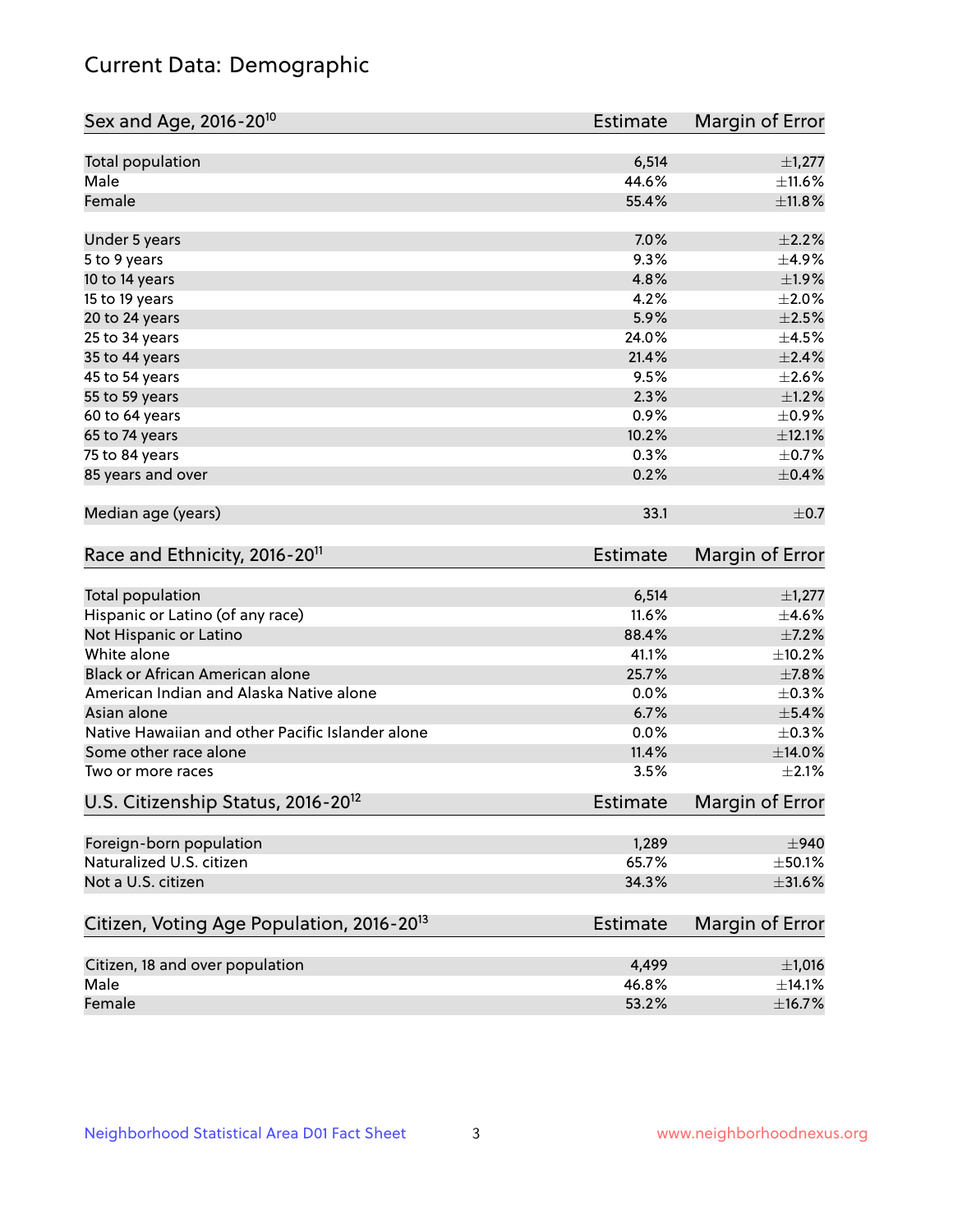## Current Data: Economic

| All households<br>2,294                                                   | $\pm$ 347   |
|---------------------------------------------------------------------------|-------------|
| Less than \$10,000<br>3.0%                                                | $\pm 2.4\%$ |
| 3.8%<br>\$10,000 to \$14,999                                              | ±2.8%       |
| \$15,000 to \$24,999<br>2.1%                                              | $\pm 2.5\%$ |
| 2.3%<br>\$25,000 to \$34,999                                              | $\pm$ 3.1%  |
|                                                                           |             |
| \$35,000 to \$49,999<br>8.0%                                              | $\pm$ 3.9%  |
| \$50,000 to \$74,999<br>11.0%                                             | $\pm$ 5.2%  |
| \$75,000 to \$99,999<br>15.1%                                             | $\pm$ 7.0%  |
| 20.7%<br>\$100,000 to \$149,999                                           | $\pm$ 8.7%  |
| 17.4%<br>\$150,000 to \$199,999                                           | $\pm$ 7.1%  |
| \$200,000 or more<br>16.7%                                                | $\pm$ 5.9%  |
| Median household income (dollars)<br>\$112,022                            | ±10,465     |
| Mean household income (dollars)<br>\$132,000                              | ±19,655     |
| Households with earnings<br>94.0%                                         | $\pm$ 4.7%  |
| \$131,906<br>Mean earnings (dollars)                                      | ±19,038     |
| Households with Social Security<br>7.2%                                   | $\pm$ 4.1%  |
| Mean Social Security income (dollars)<br>\$16,759                         | $\pm$ 5,041 |
| Households with retirement income<br>6.5%                                 | $\pm$ 4.0%  |
| Mean retirement income (dollars)<br>\$16,690                              | ±12,451     |
| Households with Supplemental Security Income<br>2.9%                      | $\pm 3.0\%$ |
| Mean Supplemental Security Income (dollars)<br>\$9,619                    | $\pm$ 5,538 |
| Households with cash public assistance income<br>0.4%                     | $\pm$ 0.9%  |
| Mean cash public assistance income (dollars)<br>\$0                       | $\pm 0$     |
| Households with Food Stamp/SNAP benefits in the past 12<br>3.8%<br>months | $\pm 2.5\%$ |
| Family households<br>1,409                                                | $\pm 291$   |
| Less than \$10,000<br>0.0%                                                | $\pm 1.5\%$ |
| \$10,000 to \$14,999<br>3.8%                                              | $\pm$ 3.5%  |
| \$15,000 to \$24,999<br>1.5%                                              | $\pm 2.6\%$ |
| \$25,000 to \$34,999<br>3.1%                                              | $\pm$ 4.9%  |
| \$35,000 to \$49,999<br>8.7%                                              | $\pm$ 5.3%  |
| \$50,000 to \$74,999<br>8.0%                                              | ±4.8%       |
| \$75,000 to \$99,999<br>5.7%                                              | $\pm$ 4.4%  |
| \$100,000 to \$149,999<br>26.4%                                           | $\pm$ 13.0% |
| \$150,000 to \$199,999<br>21.6%                                           | $\pm$ 10.5% |
| \$200,000 or more<br>21.2%                                                | ±7.9%       |
| Median family income (dollars)<br>\$139,503                               | $\pm$ 7,722 |
| Mean family income (dollars)<br>\$148,657<br>± 26,343                     |             |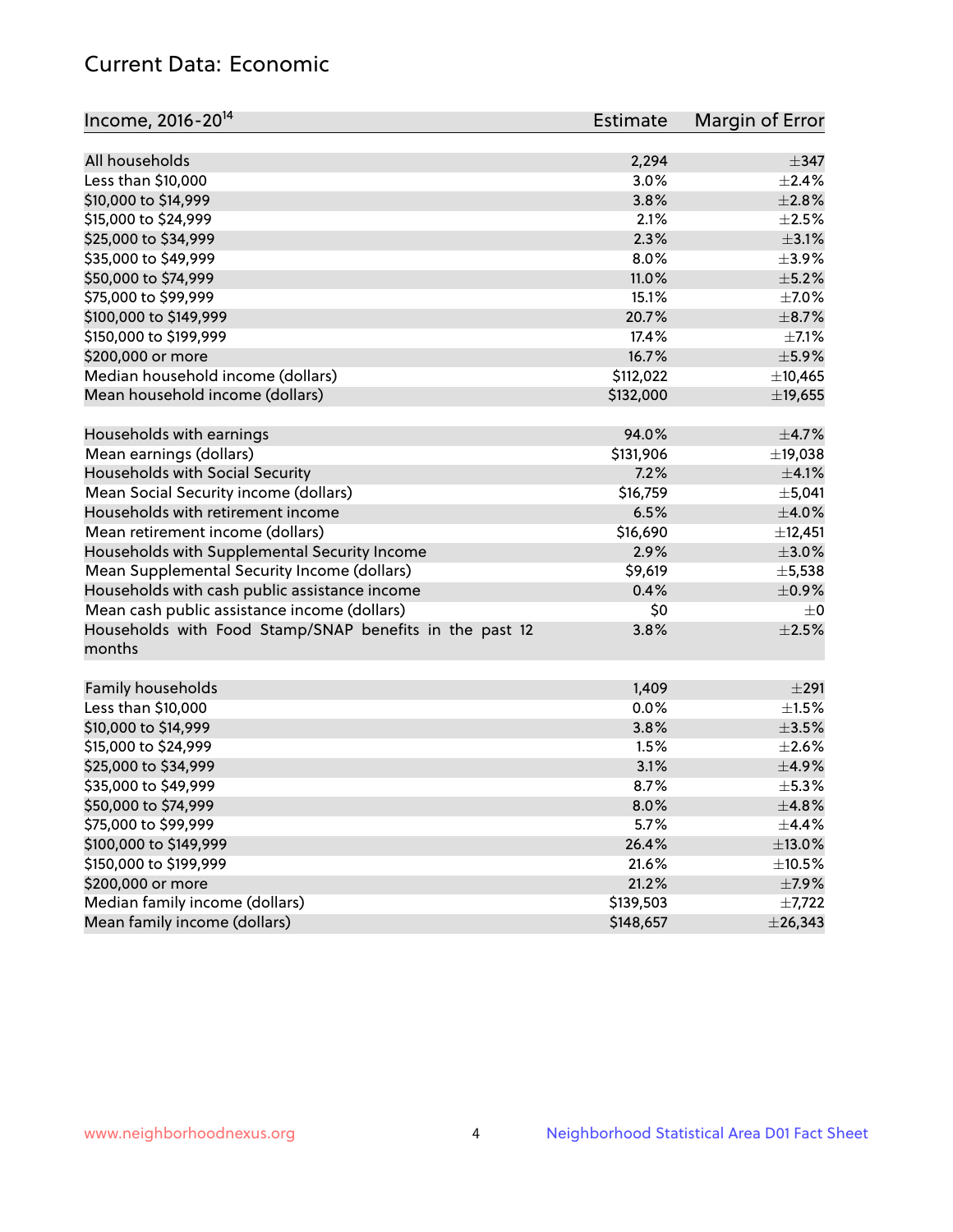## Current Data: Economic, continued...

| Income, 2016-20, continued <sup>15</sup>                              | <b>Estimate</b> | <b>Margin of Error</b> |
|-----------------------------------------------------------------------|-----------------|------------------------|
|                                                                       |                 |                        |
| Nonfamily households                                                  | 885             | $\pm 211$              |
| Median nonfamily income (dollars)                                     | \$82,203        | ± 6,264                |
| Mean nonfamily income (dollars)                                       | \$96,865        | $±$ 20,850             |
| Median earnings for workers (dollars)                                 | \$68,951        | ±5,549                 |
| Median earnings for male full-time, year-round workers                | \$79,878        | $\pm$ 8,112            |
| (dollars)                                                             |                 |                        |
| Median earnings for female full-time, year-round workers<br>(dollars) | \$84,197        | ±5,470                 |
| Per capita income (dollars)                                           | \$50,031        | ±6,573                 |
|                                                                       |                 |                        |
| Families Below Poverty Level, 2016-20 <sup>16</sup>                   | <b>Estimate</b> | <b>Margin of Error</b> |
| <b>All Families</b>                                                   | 1,409           | $\pm 291$              |
| Percent below poverty                                                 | 7.6%            | ±5.8%                  |
|                                                                       |                 |                        |
| Families with related children under 18 years                         | 823             | $\pm 210$              |
| Percent below poverty                                                 | 7.5%            | $\pm$ 9.0%             |
| Families with related children under 5 years only                     | 224             | $\pm 120$              |
| Percent below poverty                                                 | 25.8%           | $\pm$ 31.1%            |
| Married couple families                                               | 1,044           | $\pm 270$              |
| Percent below poverty                                                 | 8.0%            | ±7.4%                  |
| Married couple families with related children under 18 years          | 587             | $\pm$ 176              |
| Percent below poverty                                                 | 8.1%            | ±11.5%                 |
| Married couple families with related children under 5 years           | 199             | $\pm$ 111              |
| Percent below poverty                                                 | 23.8%           | ±32.1%                 |
|                                                                       |                 |                        |
| Families with female householder, no spouse present                   | 304             | $\pm 120$              |
| Percent below poverty                                                 | 4.6%            | $\pm$ 7.6%             |
| Families with female householder, no spouse present with              | 219             | $\pm$ 108              |
| related children under 18 years                                       |                 |                        |
| Percent below poverty                                                 | 6.4%            | ±10.4%                 |
| Families with female householder, no spouse present with              | 25              | $\pm$ 35               |
| related children under 5 years                                        |                 |                        |
| Percent below poverty                                                 | 41.5%           | ±78.3%                 |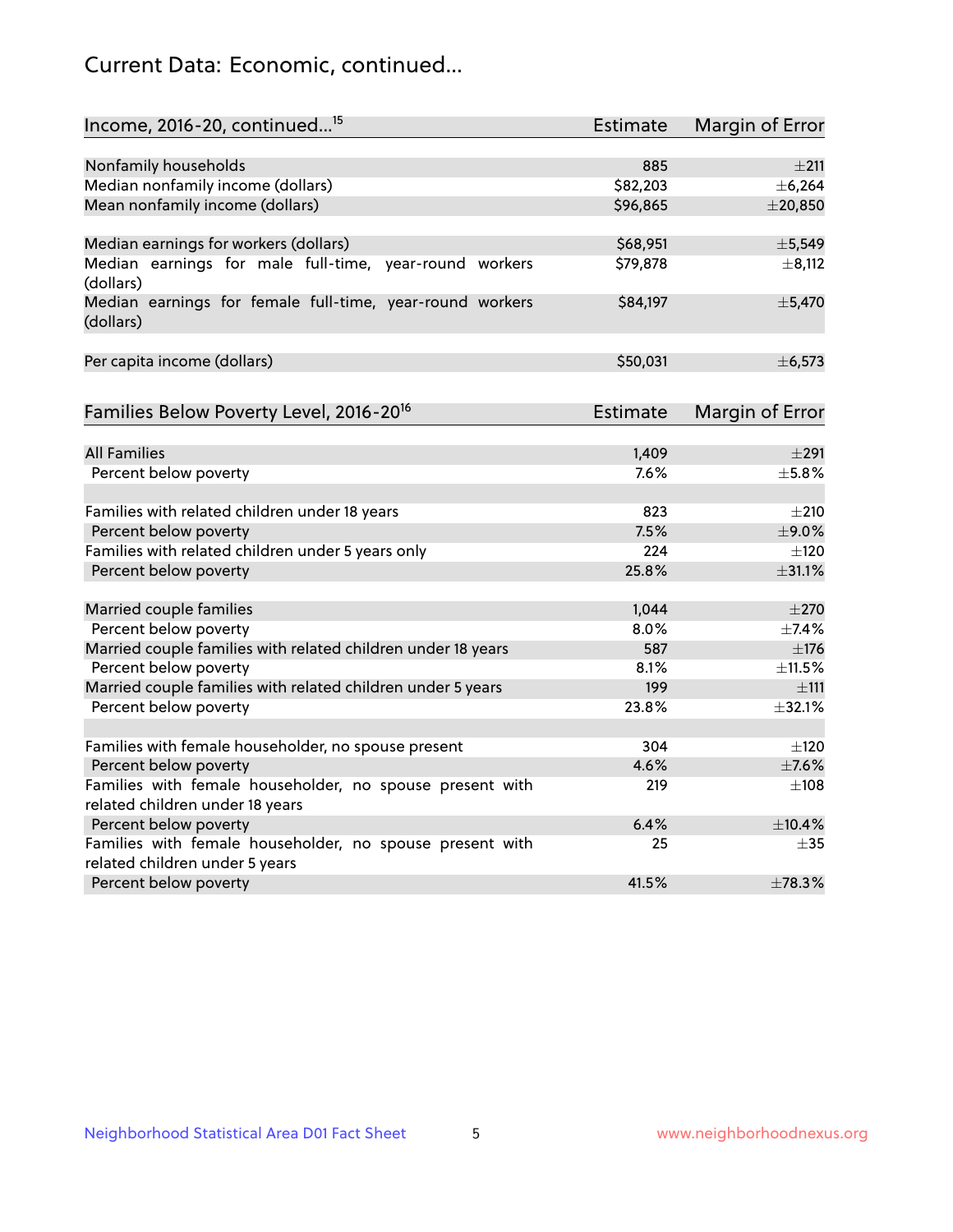## Current Data: Economic, continued...

| People Below Poverty Level, 2016-20 <sup>17</sup> | <b>Estimate</b> | Margin of Error |
|---------------------------------------------------|-----------------|-----------------|
|                                                   |                 |                 |
| Total population                                  | 6,514           | $\pm$ 1,277     |
| Percent below poverty                             | 8.1%            | $\pm$ 4.0%      |
| Population under 18 years                         | 1,583           | $\pm$ 435       |
| Percent below poverty                             | 7.0%            | $\pm$ 7.8%      |
| Population 18 years and over                      | 4,931           | $\pm$ 996       |
| Percent below poverty                             | 8.4%            | $\pm 3.0\%$     |
| Population 18 to 64 years                         | 4,232           | $\pm$ 594       |
| Percent below poverty                             | 9.4%            | $\pm 3.6\%$     |
| Population 65 years and over                      | 699             | $\pm 800$       |
| Percent below poverty                             | 2.6%            | $\pm$ 7.0%      |

| Poverty by Race/Ethnicity, 2016-20 <sup>18</sup> | Estimate | Margin of Error |
|--------------------------------------------------|----------|-----------------|
|                                                  |          |                 |
| Non-Hispanic White population                    | 2,676    | $\pm$ 403       |
| Percent below poverty                            | 3.6%     | $\pm$ 3.8%      |
| <b>Black population</b>                          | 1,713    | $\pm 602$       |
| Percent below poverty                            | 17.8%    | $\pm$ 9.0%      |
| Asian population                                 | 434      | $\pm 360$       |
| Percent below poverty                            | 4.8%     | $\pm$ 7.7%      |
| Hispanic or Latino population                    | 758      | $\pm$ 335       |
| Percent below poverty                            | 9.4%     | $\pm$ 14.5%     |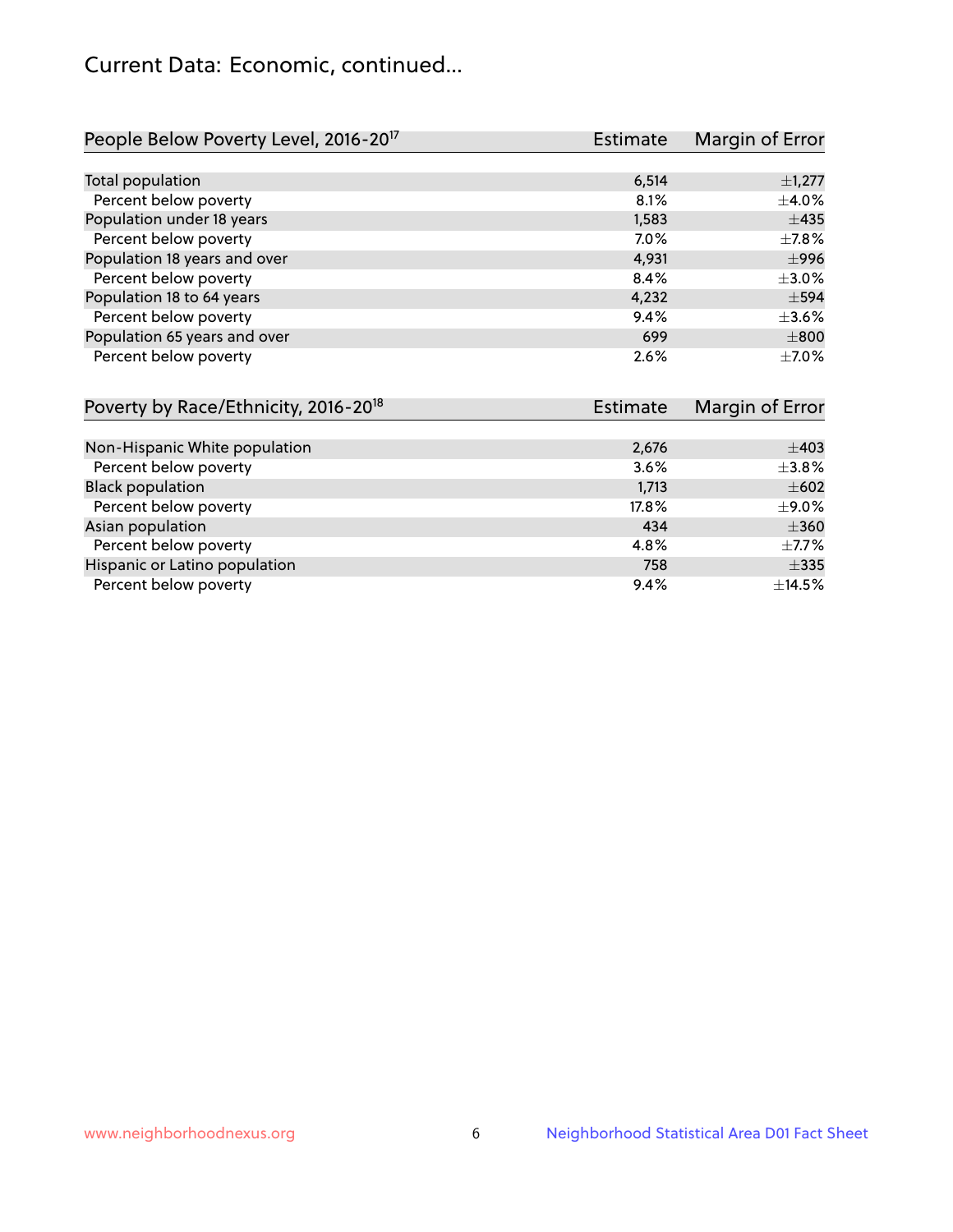# Current Data: Employment

| Employment Status, 2016-20 <sup>19</sup>                      | <b>Estimate</b> | Margin of Error |
|---------------------------------------------------------------|-----------------|-----------------|
|                                                               |                 |                 |
| Population 16 years and over                                  | 5,099           | $\pm$ 1,126     |
| In labor force                                                | 73.0%           | ±19.6%          |
| Civilian labor force                                          | 72.2%           | ±19.4%          |
| Employed                                                      | 70.0%           | ±18.9%          |
| Unemployed                                                    | 2.2%            | $\pm 2.5\%$     |
| <b>Armed Forces</b>                                           | 0.8%            | $\pm 2.2\%$     |
| Not in labor force                                            | 27.0%           | $\pm$ 15.2%     |
| Civilian labor force                                          | 3,683           | $\pm$ 564       |
| <b>Unemployment Rate</b>                                      | 3.0%            | $\pm$ 3.5%      |
| Females 16 years and over                                     | 2,739           | ±946            |
| In labor force                                                | 61.3%           | ±24.3%          |
| Civilian labor force                                          | 61.3%           | ±24.3%          |
| Employed                                                      | 59.3%           | $\pm 23.6\%$    |
| Own children of the householder under 6 years                 | 551             | $\pm 190$       |
| All parents in family in labor force                          | 72.6%           | ±19.4%          |
| Own children of the householder 6 to 17 years                 | 1,033           | $+381$          |
| All parents in family in labor force                          | 85.6%           | ±20.8%          |
|                                                               |                 |                 |
| Industry, 2016-20 <sup>20</sup>                               | <b>Estimate</b> | Margin of Error |
| Civilian employed population 16 years and over                | 3,572           | $\pm$ 558       |
| Agriculture, forestry, fishing and hunting, and mining        | 0.0%            | $\pm$ 0.8%      |
| Construction                                                  | 3.9%            | $\pm 2.4\%$     |
| Manufacturing                                                 | 4.3%            | $\pm 2.3\%$     |
| Wholesale trade                                               | 4.4%            | $\pm 2.5\%$     |
| Retail trade                                                  | 9.2%            | $\pm$ 5.4%      |
| Transportation and warehousing, and utilities                 | 6.1%            | $\pm$ 3.4%      |
| Information                                                   | 4.1%            | $\pm 2.2\%$     |
| Finance and insurance, and real estate and rental and leasing | 9.8%            | $\pm$ 5.1%      |
| Professional, scientific, and management, and administrative  | 27.8%           | ±6.8%           |
| and waste management services                                 |                 |                 |
| Educational services, and health care and social assistance   | 18.2%           | ±5.8%           |
| Arts, entertainment, and recreation, and accommodation and    | 4.1%            | $\pm 2.7\%$     |
| food services                                                 |                 |                 |
| Other services, except public administration                  | 2.2%            | $\pm 1.8\%$     |
| Public administration                                         | 5.9%            | $\pm$ 3.9%      |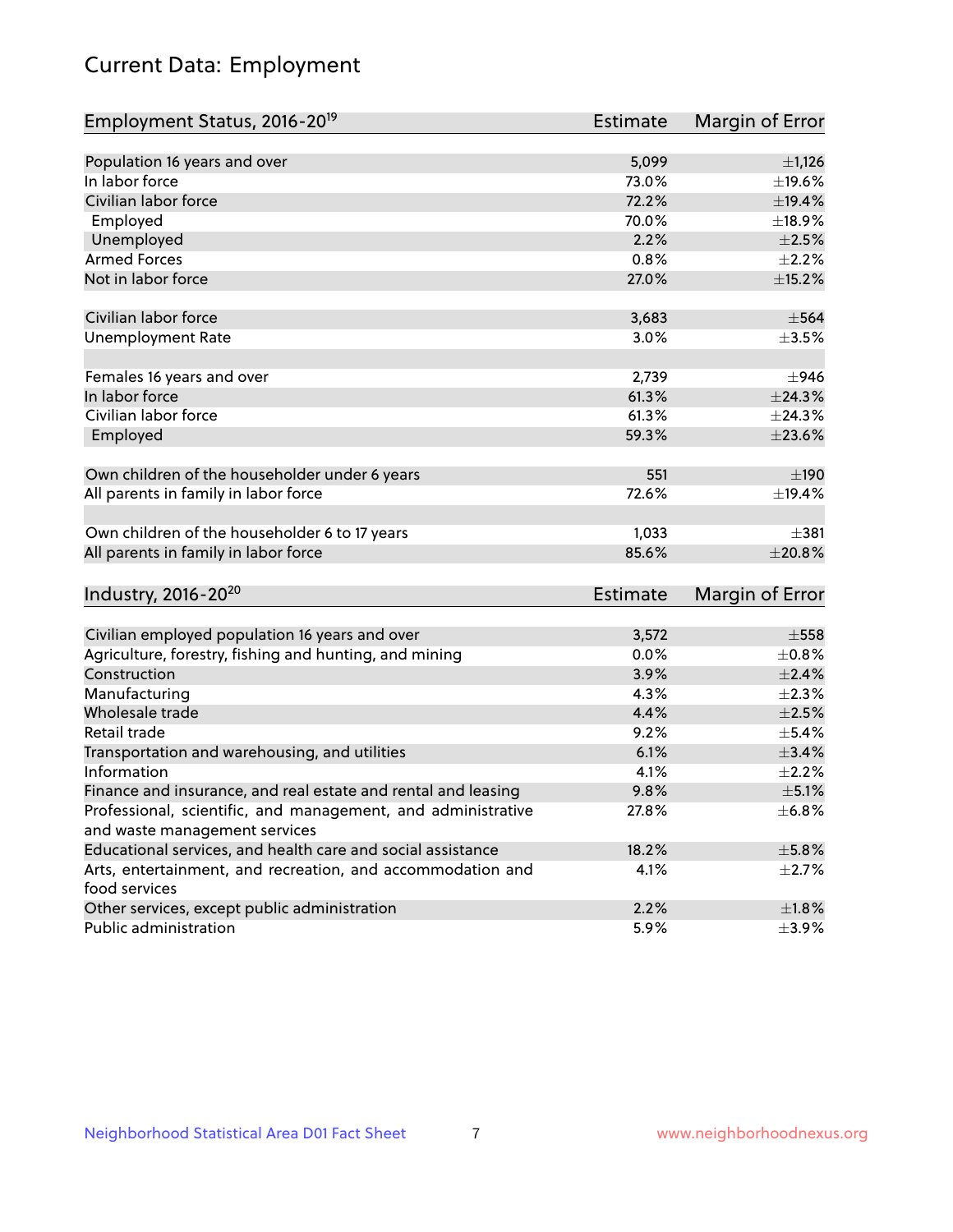# Current Data: Employment, continued...

| Occupation, 2016-20 <sup>21</sup>                                                                             | Estimate        | Margin of Error |
|---------------------------------------------------------------------------------------------------------------|-----------------|-----------------|
| Civilian employed population 16 years and over                                                                | 3,572           | $\pm$ 558       |
| Management, business, science, and arts occupations                                                           | 63.9%           | $\pm 3.0\%$     |
| Service occupations                                                                                           | 6.2%            | $\pm$ 4.1%      |
| Sales and office occupations                                                                                  | 21.3%           | $\pm$ 7.0%      |
| Natural resources, construction, and maintenance occupations                                                  | 2.3%            | $\pm 1.8\%$     |
| Production, transportation, and material moving occupations                                                   | 6.3%            | $\pm$ 3.7%      |
| Class of Worker, 2016-20 <sup>22</sup>                                                                        | <b>Estimate</b> | Margin of Error |
| Civilian employed population 16 years and over                                                                | 3,572           | $\pm$ 558       |
| Private wage and salary workers                                                                               | 80.9%           | ±2.4%           |
| Government workers                                                                                            | 12.5%           | $\pm$ 5.7%      |
| Self-employed in own not incorporated business workers                                                        | 6.4%            | $\pm 3.5\%$     |
| Unpaid family workers                                                                                         | 0.3%            | $\pm$ 0.9%      |
|                                                                                                               |                 |                 |
| Job Flows, 2019 <sup>23</sup>                                                                                 |                 | 2019            |
| Total Jobs in Neighborhood Statistical Area                                                                   |                 | 2,930           |
| Held by residents of Neighborhood Statistical Area                                                            |                 | 1.8%            |
| Held by non-residents of Neighborhood Statistical Area                                                        |                 | 98.2%           |
| Jobs by Industry Sector, 2019 <sup>24</sup>                                                                   |                 | 2019            |
| Total Jobs in Neighborhood Statistical Area                                                                   |                 | 2,930           |
| <b>Goods Producing sectors</b>                                                                                |                 | 17.6%           |
| Trade, Transportation, and Utilities sectors                                                                  |                 | 30.6%           |
| All Other Services sectors                                                                                    |                 | 51.8%           |
| Jobs in Neighborhood<br>Statistical<br>held<br>Total<br>by<br>Area<br>Neighborhood Statistical Area residents |                 | 52              |
| <b>Goods Producing sectors</b>                                                                                |                 | 7.7%            |
| Trade, Transportation, and Utilities sectors                                                                  |                 | 9.6%            |
| All Other Services sectors                                                                                    |                 | 82.7%           |
| Jobs by Earnings, 2019 <sup>25</sup>                                                                          |                 | 2019            |
| Total Jobs in Neighborhood Statistical Area                                                                   |                 | 2,930           |
| Jobs with earnings \$1250/month or less                                                                       |                 | 22.7%           |
| Jobs with earnings \$1251/month to \$3333/month                                                               |                 | 33.4%           |
| Jobs with earnings greater than \$3333/month                                                                  |                 | 43.8%           |
| Neighborhood Statistical<br>Jobs<br>in<br>Area<br>held<br>by<br>Total                                         |                 | 52              |
| Neighborhood Statistical Area residents                                                                       |                 |                 |
| Jobs with earnings \$1250/month or less                                                                       |                 | 30.8%           |
| Jobs with earnings \$1251/month to \$3333/month                                                               |                 | 32.7%           |
| Jobs with earnings greater than \$3333/month                                                                  |                 | 36.5%           |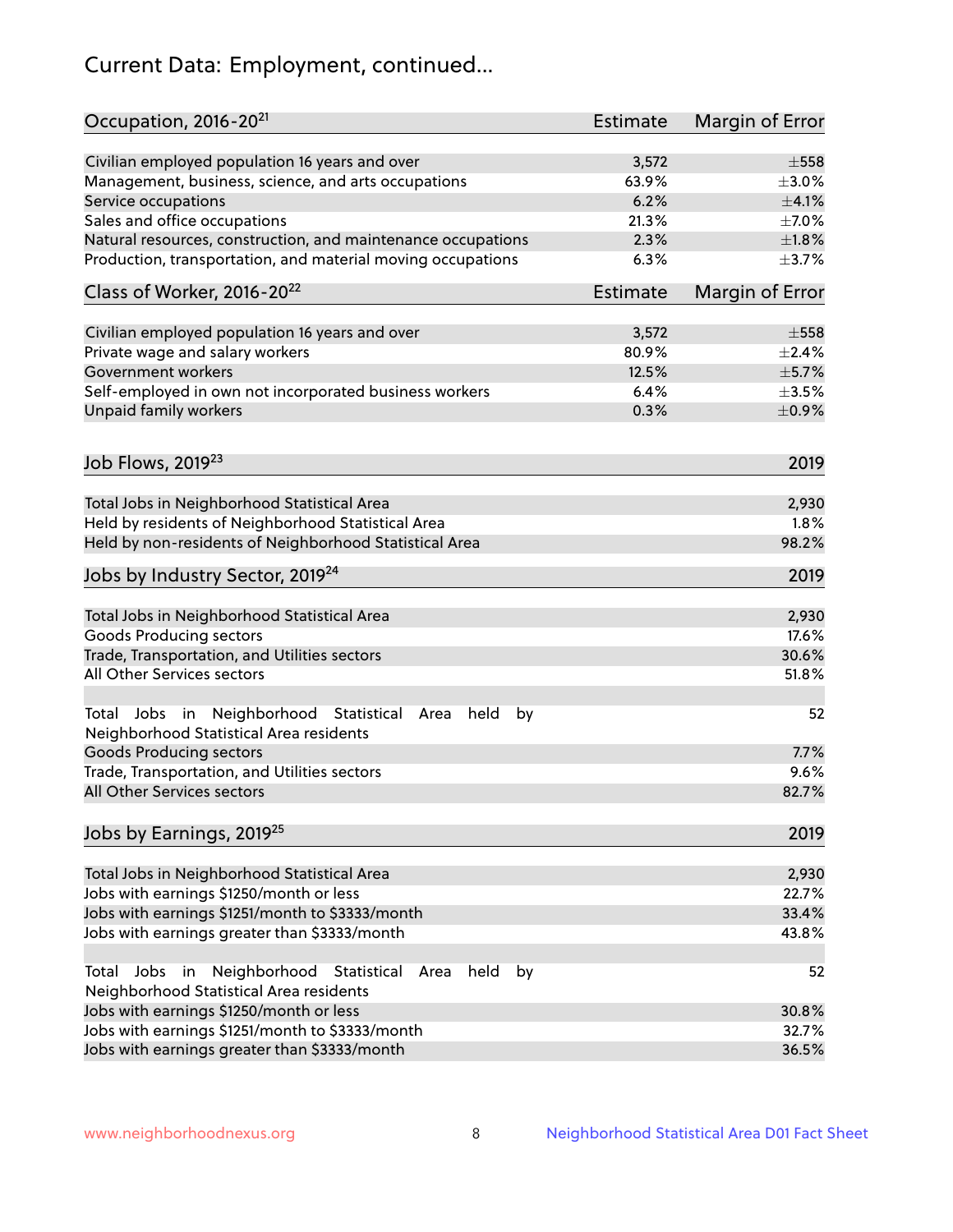## Current Data: Employment, continued...

| Jobs by Age of Worker, 2019 <sup>26</sup>                                                      | 2019  |
|------------------------------------------------------------------------------------------------|-------|
|                                                                                                |       |
| Total Jobs in Neighborhood Statistical Area                                                    | 2,930 |
| Jobs with workers age 29 or younger                                                            | 21.0% |
| Jobs with workers age 30 to 54                                                                 | 55.8% |
| Jobs with workers age 55 or older                                                              | 23.2% |
|                                                                                                |       |
| Total Jobs in Neighborhood Statistical Area held by<br>Neighborhood Statistical Area residents | 52    |
| Jobs with workers age 29 or younger                                                            | 15.4% |
| Jobs with workers age 30 to 54                                                                 | 75.0% |
| Jobs with workers age 55 or older                                                              | 9.6%  |

### Current Data: Education

| School Enrollment, 2016-20 <sup>27</sup>       | Estimate | Margin of Error |
|------------------------------------------------|----------|-----------------|
|                                                |          |                 |
| Population 3 years and over enrolled in school | 1,699    | ±436            |
| Nursery school, preschool                      | 10.3%    | $\pm$ 6.0%      |
| Kindergarten                                   | 8.0%     | $\pm$ 8.8%      |
| Elementary school (grades 1-8)                 | 41.8%    | $+8.4%$         |
| High school (grades 9-12)                      | 12.3%    | $\pm$ 5.7%      |
| College or graduate school                     | 27.7%    | ±10.3%          |

| Estimate | Margin of Error |
|----------|-----------------|
|          |                 |
| 4,485    | $\pm$ 1,092     |
| 2.3%     | $\pm 1.9\%$     |
| 2.7%     | $\pm$ 1.9%      |
| 22.1%    | $\pm$ 17.5%     |
| 9.4%     | $\pm$ 3.1%      |
| 2.8%     | $\pm 1.6\%$     |
| 34.5%    | ±11.4%          |
| 26.2%    | $\pm$ 4.6%      |
|          |                 |
| 95.0%    | $\pm$ 31.8%     |
| 60.7%    | $\pm$ 18.4%     |
|          |                 |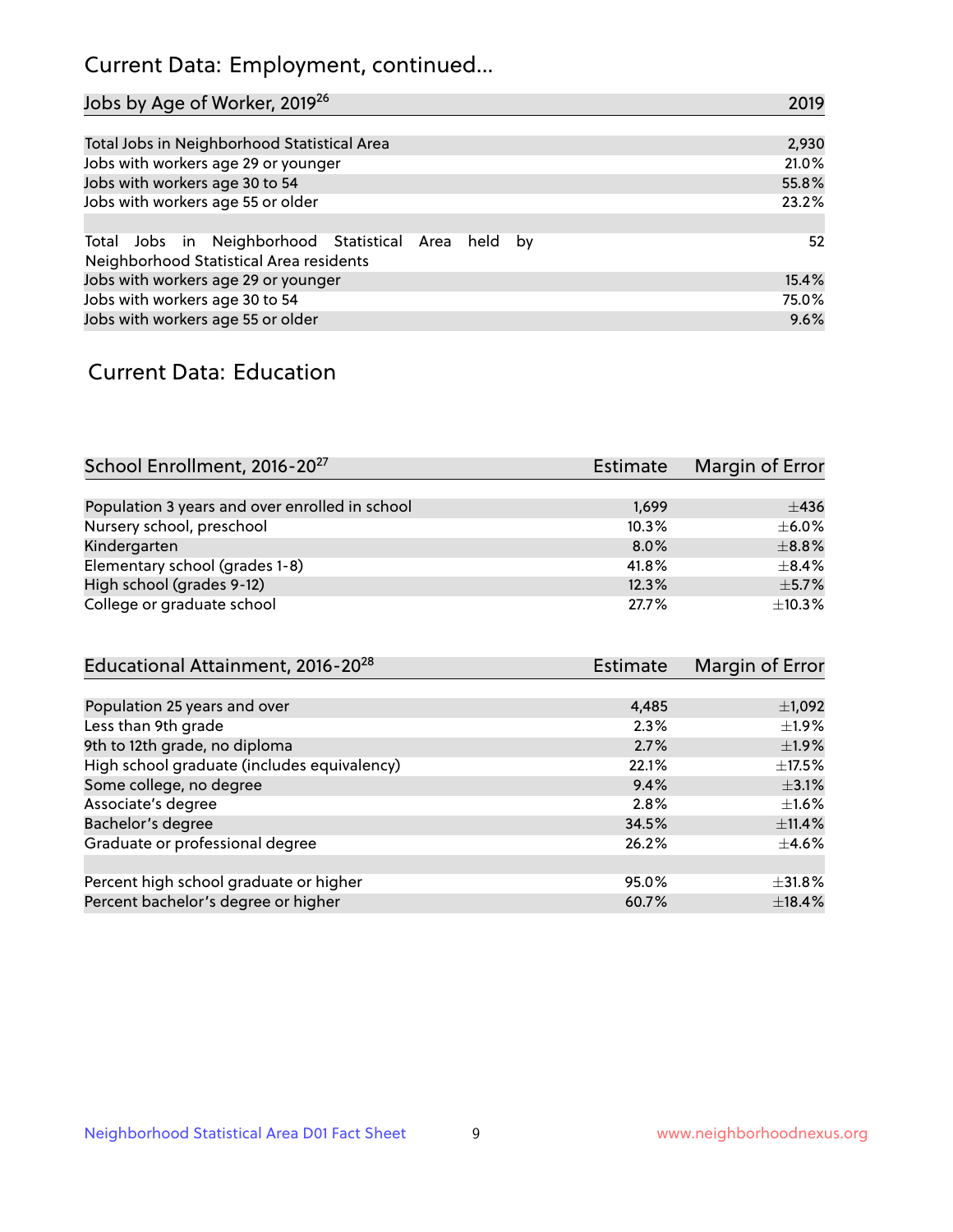## Current Data: Housing

| Households by Type, 2016-20 <sup>29</sup>            | <b>Estimate</b> | Margin of Error        |
|------------------------------------------------------|-----------------|------------------------|
|                                                      |                 |                        |
| Total households                                     | 2,294           | $\pm$ 347              |
| Family households (families)                         | 61.4%           | $\pm$ 8.6%             |
| With own children under 18 years                     | 35.1%           | $\pm$ 7.1%             |
| Married-couple family                                | 45.5%           | $\pm$ 9.4%             |
| With own children of the householder under 18 years  | 25.6%           | $\pm$ 6.4%             |
| Male householder, no spouse present, family          | 2.7%            | $\pm 2.4\%$            |
| With own children of the householder under 18 years  | 0.4%            | $\pm 1.1\%$            |
| Female householder, no spouse present, family        | 13.3%           | $\pm$ 4.7%             |
| With own children of the householder under 18 years  | 9.1%            | $\pm$ 4.4%             |
| Nonfamily households                                 | 38.6%           | $\pm$ 7.1%             |
| Householder living alone                             | 30.0%           | ±7.3%                  |
| 65 years and over                                    | 3.7%            | $\pm 2.8\%$            |
|                                                      |                 |                        |
| Households with one or more people under 18 years    | 35.9%           | $\pm$ 6.5%             |
| Households with one or more people 65 years and over | 6.2%            | $\pm 3.6\%$            |
|                                                      |                 |                        |
| Average household size                               | 2.84            | $\pm$ 0.35             |
| Average family size                                  | 3.63            | $\pm$ 0.55             |
| Housing Occupancy, 2016-20 <sup>30</sup>             | <b>Estimate</b> | Margin of Error        |
|                                                      |                 |                        |
| Total housing units                                  | 2,569           | $\pm$ 330              |
| Occupied housing units                               | 89.3%           | $\pm$ 7.2%             |
| Vacant housing units                                 | 10.7%           | $\pm$ 6.0%             |
| Homeowner vacancy rate                               | 2.7             | ±4.1                   |
| Rental vacancy rate                                  | 0.0             | $\pm 2.6$              |
|                                                      |                 |                        |
| Units in Structure, 2016-20 <sup>31</sup>            | Estimate        | <b>Margin of Error</b> |
| Total housing units                                  | 2,569           | $\pm 330$              |
| 1-unit, detached                                     | 54.2%           | $\pm$ 6.0%             |
| 1-unit, attached                                     | 21.8%           | $\pm$ 8.0%             |
| 2 units                                              | 2.7%            | $\pm 2.9\%$            |
| 3 or 4 units                                         | 0.5%            | $\pm 1.0\%$            |
| 5 to 9 units                                         | 7.3%            | $\pm 3.5\%$            |
| 10 to 19 units                                       | 5.4%            | $\pm 4.6\%$            |
| 20 or more units                                     | 6.6%            | $\pm$ 3.9%             |
| Mobile home                                          | 1.5%            | $\pm1.4\%$             |
| Boat, RV, van, etc.                                  | 0.0%            | $\pm$ 0.8%             |
|                                                      |                 |                        |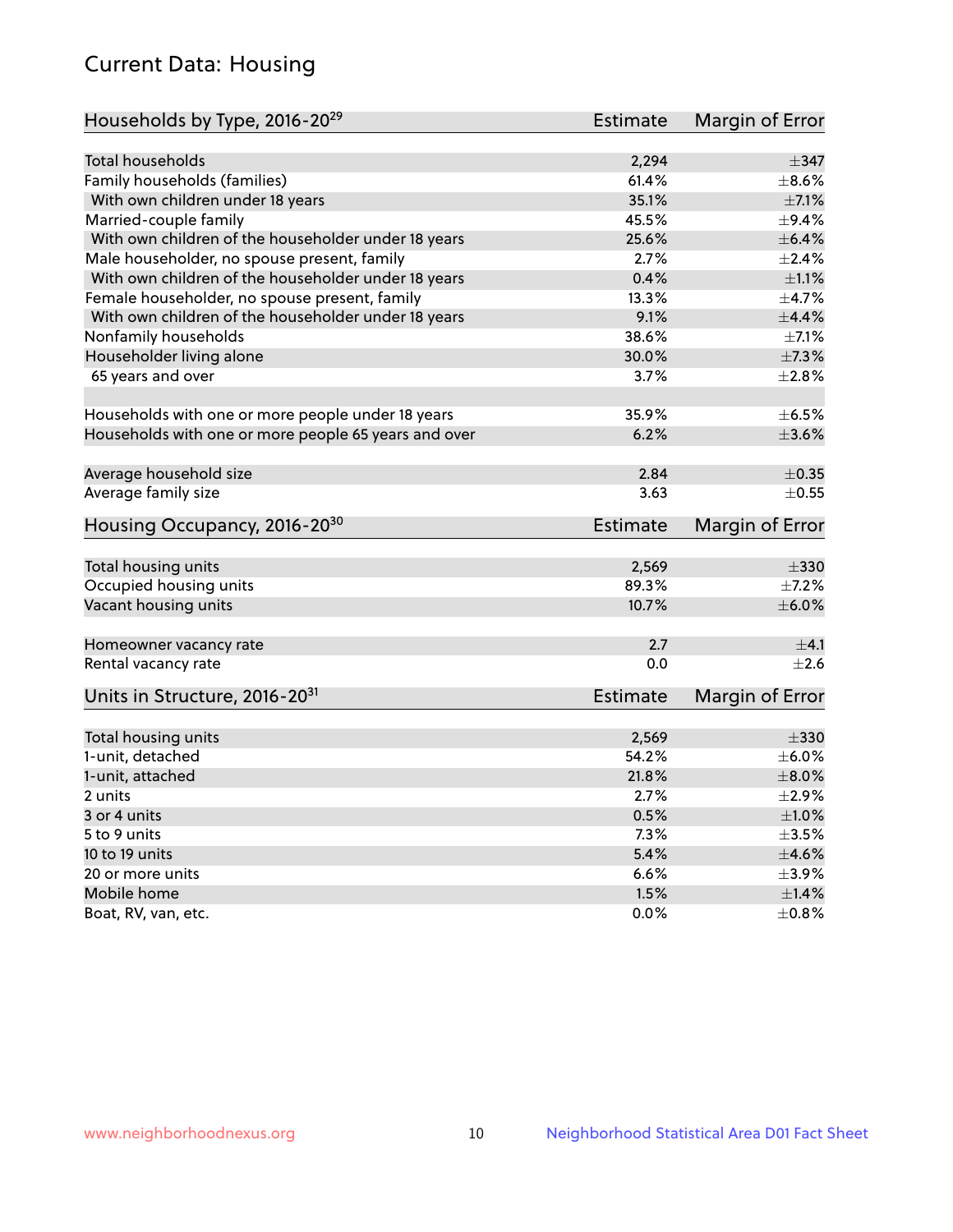## Current Data: Housing, continued...

| Year Structure Built, 2016-20 <sup>32</sup>    | <b>Estimate</b> | Margin of Error |
|------------------------------------------------|-----------------|-----------------|
| Total housing units                            | 2,569           | $\pm$ 330       |
| Built 2014 or later                            | 13.6%           | ±6.8%           |
| Built 2010 to 2013                             | 5.6%            | $\pm$ 3.3%      |
| Built 2000 to 2009                             | 42.7%           | ±10.1%          |
| Built 1990 to 1999                             | 6.5%            | $\pm$ 5.0%      |
| Built 1980 to 1989                             | 0.5%            | $\pm$ 0.9%      |
| Built 1970 to 1979                             | 3.5%            | $\pm 2.2\%$     |
| Built 1960 to 1969                             | 1.6%            | $\pm 1.5\%$     |
| Built 1950 to 1959                             | 9.0%            | ±4.0%           |
| Built 1940 to 1949                             | 2.2%            | $\pm 2.2\%$     |
| Built 1939 or earlier                          | 14.8%           | ±4.8%           |
| Housing Tenure, 2016-2033                      | <b>Estimate</b> | Margin of Error |
|                                                |                 |                 |
| Occupied housing units                         | 2,294           | $\pm$ 347       |
| Owner-occupied                                 | 65.5%           | $\pm$ 9.3%      |
| Renter-occupied                                | 34.5%           | $\pm$ 7.4%      |
| Average household size of owner-occupied unit  | 2.99            | $\pm$ 0.57      |
| Average household size of renter-occupied unit | 2.55            | $\pm$ 0.21      |
| Residence 1 Year Ago, 2016-20 <sup>34</sup>    | <b>Estimate</b> | Margin of Error |
| Population 1 year and over                     | 6,371           | $\pm$ 1,274     |
| Same house                                     | 83.4%           | ±11.1%          |
| Different house in the U.S.                    | 16.4%           | $\pm$ 6.0%      |
| Same county                                    | 7.6%            | ±4.7%           |
| Different county                               | 8.9%            | $\pm$ 4.4%      |
| Same state                                     | 4.8%            | $\pm 2.9\%$     |
| Different state                                | 4.0%            | $\pm$ 3.5%      |
| Abroad                                         | 0.2%            | $\pm$ 0.4%      |
| Value of Housing Unit, 2016-20 <sup>35</sup>   | <b>Estimate</b> | Margin of Error |
| Owner-occupied units                           | 1,502           | $\pm$ 312       |
| Less than \$50,000                             | 0.9%            | $\pm 4.0\%$     |
| \$50,000 to \$99,999                           | 1.3%            | ±3.4%           |
| \$100,000 to \$149,999                         | 2.5%            | $\pm 2.8\%$     |
| \$150,000 to \$199,999                         | 4.2%            | $\pm 3.6\%$     |
| \$200,000 to \$299,999                         | 22.9%           | $\pm$ 7.7%      |
| \$300,000 to \$499,999                         | 60.5%           | ±13.8%          |
| \$500,000 to \$999,999                         | 7.8%            | $\pm$ 5.3%      |
| \$1,000,000 or more                            | 0.0%            | $\pm 2.4\%$     |
|                                                |                 |                 |
| Mortgage Status, 2016-20 <sup>36</sup>         | <b>Estimate</b> | Margin of Error |
| Owner-occupied units                           | 1,502           | $\pm$ 312       |
| Housing units with a mortgage                  | 86.0%           | $±$ 24.8%       |
| Housing units without a mortgage               | 14.0%           | $\pm$ 10.6%     |

Neighborhood Statistical Area D01 Fact Sheet 11 11 www.neighborhoodnexus.org

Housing units without a mortgage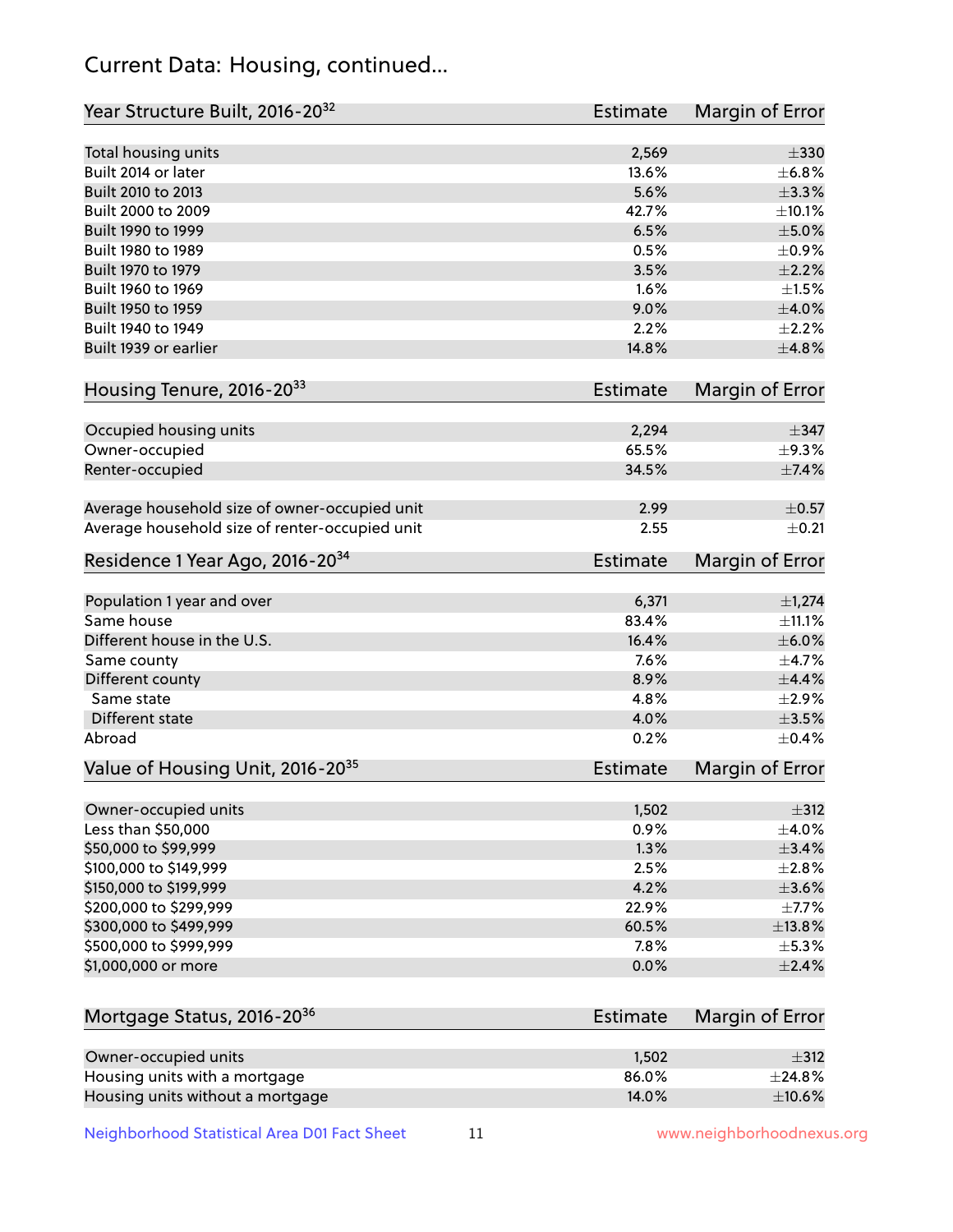## Current Data: Housing, continued...

| Selected Monthly Owner Costs, 2016-20 <sup>37</sup> | Estimate | Margin of Error |
|-----------------------------------------------------|----------|-----------------|
|                                                     |          |                 |
| Housing units with a mortgage                       | 1,292    | $\pm 259$       |
| Less than \$300                                     | 0.0%     | $\pm 2.3\%$     |
| \$300 to \$499                                      | 0.0%     | $\pm 2.3\%$     |
| \$500 to \$999                                      | 2.0%     | $\pm$ 3.8%      |
| \$1,000 to \$1,499                                  | 15.2%    | $\pm$ 7.1%      |
| \$1,500 to \$1,999                                  | 24.9%    | $\pm$ 7.9%      |
| \$2,000 to \$2,999                                  | 45.6%    | ±16.3%          |
| \$3,000 or more                                     | 12.4%    | $\pm$ 6.8%      |
|                                                     |          |                 |
| Median (dollars)                                    | \$2,151  | $\pm$ 98        |
|                                                     |          |                 |
| Housing units without a mortgage                    | 210      | $\pm 165$       |
| Less than \$150                                     | 15.4%    | ±18.3%          |
| \$150 to \$249                                      | 0.0%     | ±13.9%          |
| \$250 to \$349                                      | 44.8%    | ±61.3%          |
| \$350 to \$499                                      | 14.9%    | $\pm$ 19.7%     |
| \$500 to \$699                                      | 11.2%    | $\pm$ 16.0%     |
| \$700 or more                                       | 13.6%    | $\pm 28.6\%$    |
|                                                     |          |                 |
| Median (dollars)                                    | \$289    | $\pm 68$        |

| Selected Monthly Owner Costs as a Percentage of | <b>Estimate</b> | Margin of Error |
|-------------------------------------------------|-----------------|-----------------|
| Household Income, 2016-20 <sup>38</sup>         |                 |                 |
|                                                 |                 |                 |
| Housing units with a mortgage <sup>39</sup>     | 1,292           | $\pm$ 294       |
| Less than 20.0 percent                          | 64.5%           | $\pm$ 10.4%     |
| 20.0 to 24.9 percent                            | 13.5%           | $\pm$ 7.2%      |
| 25.0 to 29.9 percent                            | 4.1%            | $\pm 2.7\%$     |
| 30.0 to 34.9 percent                            | 12.1%           | $\pm$ 9.8%      |
| 35.0 percent or more                            | 5.8%            | $\pm$ 4.2%      |
|                                                 |                 |                 |
| Housing units without a mortgage <sup>40</sup>  | 210             | $\pm$ 175       |
| Less than 10.0 percent                          | 91.8%           | $\pm$ 16.0%     |
| 10.0 to 14.9 percent                            | 0.0%            | $\pm$ 9.9%      |
| 15.0 to 19.9 percent                            | 0.0%            | $\pm$ 9.9%      |
| 20.0 to 24.9 percent                            | 4.9%            | $\pm$ 10.8%     |
| 25.0 to 29.9 percent                            | 3.4%            | $\pm$ 10.7%     |
| 30.0 to 34.9 percent                            | $0.0\%$         | $\pm$ 9.9%      |
| 35.0 percent or more                            | 0.0%            | $\pm$ 17.1%     |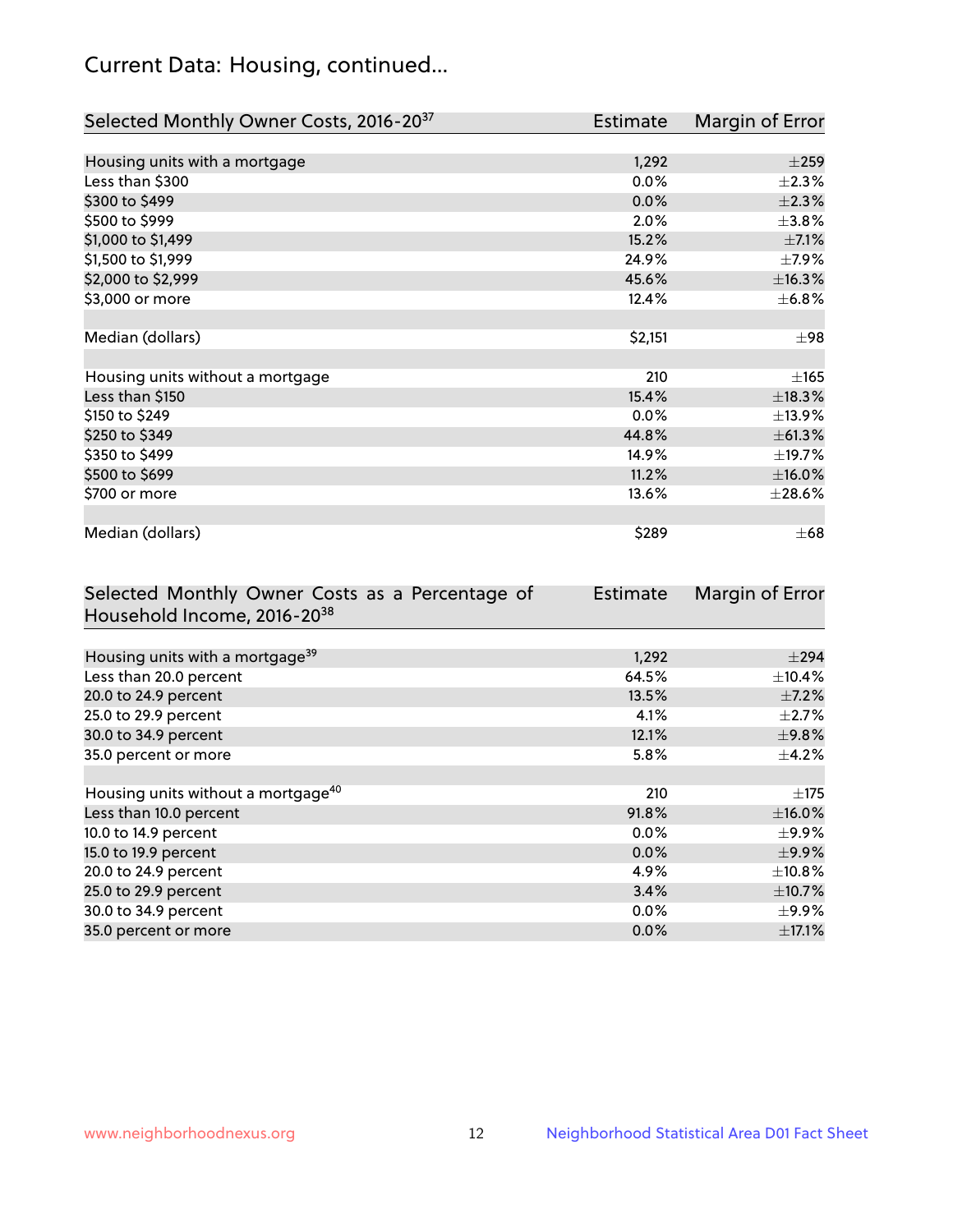## Current Data: Housing, continued...

| Gross Rent, 2016-20 <sup>41</sup>               | <b>Estimate</b> | Margin of Error |
|-------------------------------------------------|-----------------|-----------------|
|                                                 |                 |                 |
| Occupied units paying rent                      | 783             | $\pm 208$       |
| Less than \$200                                 | 0.0%            | $\pm$ 4.6%      |
| \$200 to \$499                                  | 8.6%            | $\pm$ 9.9%      |
| \$500 to \$749                                  | 3.5%            | $\pm$ 6.8%      |
| \$750 to \$999                                  | 11.3%           | ±12.9%          |
| \$1,000 to \$1,499                              | 29.7%           | ±12.6%          |
| \$1,500 to \$1,999                              | 27.7%           | $\pm$ 12.0%     |
| \$2,000 or more                                 | 19.1%           | ±14.2%          |
| Median (dollars)                                | \$1,411         | $\pm$ 182       |
|                                                 |                 |                 |
| No rent paid                                    | 9               | ±22             |
|                                                 |                 |                 |
| Gross Rent as a Percentage of Household Income, | <b>Estimate</b> | Margin of Error |
| $2016 - 20^{42}$                                |                 |                 |
|                                                 |                 |                 |
| Occupied units paying rent <sup>43</sup>        | 762             | $\pm 221$       |
| Less than 15.0 percent                          | 4.9%            | $\pm$ 5.1%      |
| 15.0 to 19.9 percent                            | 18.6%           | ±14.1%          |
| 20.0 to 24.9 percent                            | 20.2%           | $\pm 10.0\%$    |
| 25.0 to 29.9 percent                            | 11.8%           | $\pm$ 9.4%      |
| 30.0 to 34.9 percent                            | 11.8%           | $\pm$ 8.7%      |
| 35.0 percent or more                            | 32.6%           | $\pm$ 13.0%     |

# Current Data: Transportation

| Commuting to Work, 2016-20 <sup>44</sup>  | <b>Estimate</b> | Margin of Error |
|-------------------------------------------|-----------------|-----------------|
|                                           |                 |                 |
| Workers 16 years and over                 | 3,558           | $\pm$ 592       |
| Car, truck, or van - drove alone          | 72.0%           | $\pm$ 6.6%      |
| Car, truck, or van - carpooled            | 12.6%           | $\pm$ 5.8%      |
| Public transportation (excluding taxicab) | $0.9\%$         | $+1.2%$         |
| Walked                                    | 0.3%            | $\pm$ 0.7%      |
| Other means                               | 0.6%            | $\pm$ 0.7%      |
| Worked at home                            | 13.8%           | $\pm$ 6.1%      |
|                                           |                 |                 |
| Mean travel time to work (minutes)        | 30.1            | $\pm$ 5.4       |

| Access to a Vehicle, 2016-20 <sup>45</sup> | <b>Estimate</b> | Margin of Error |
|--------------------------------------------|-----------------|-----------------|
|                                            |                 |                 |
| Occupied housing units                     | 2,294           | $\pm$ 347       |
| No vehicles available                      | 5.6%            | $+3.7%$         |
| 1 vehicle available                        | 30.9%           | $\pm$ 8.1%      |
| 2 vehicles available                       | 56.3%           | $+9.5%$         |
| 3 or more vehicles available               | 7.2%            | $+4.4%$         |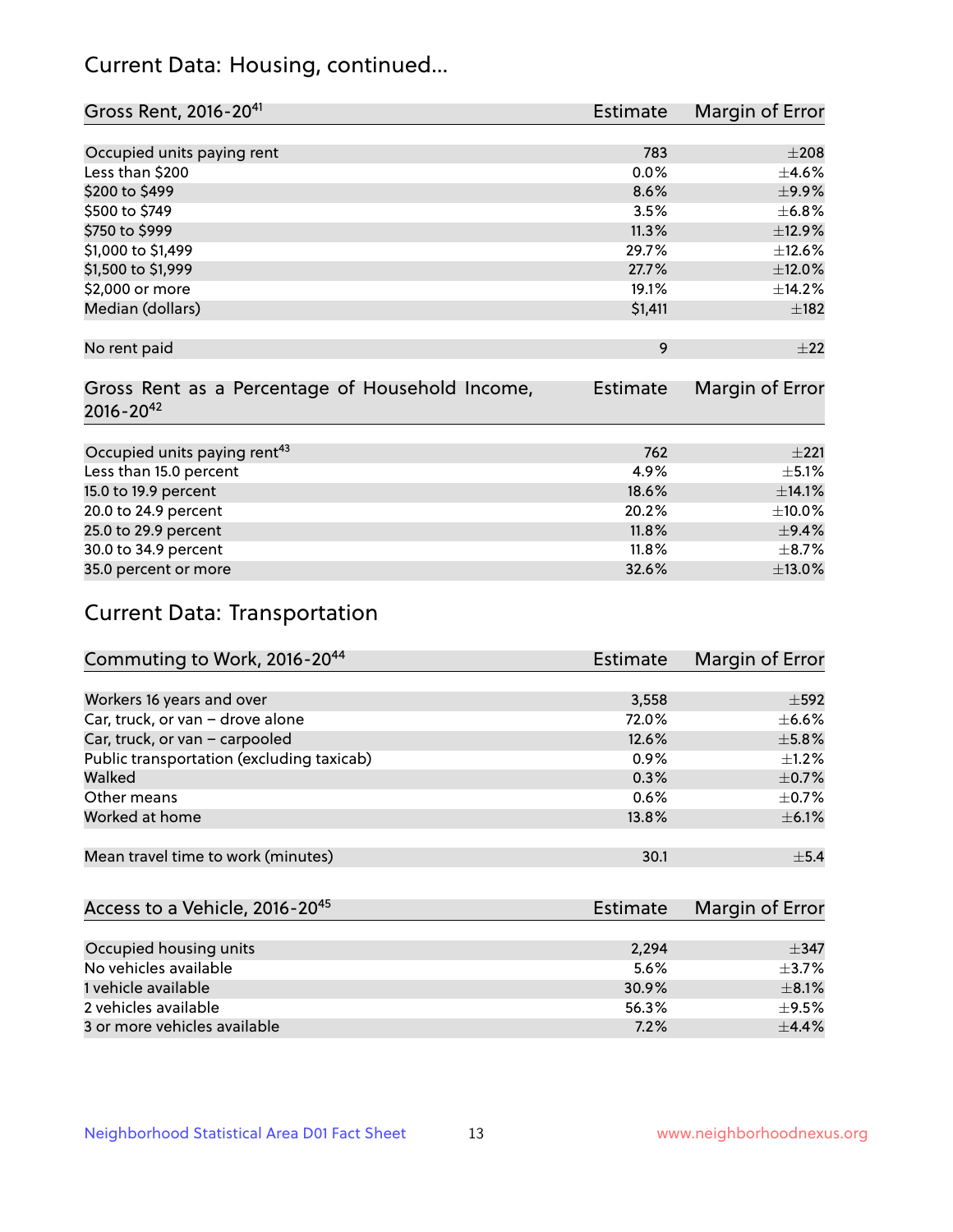## Current Data: Health

| Health Insurance coverage, 2016-2046                    | <b>Estimate</b> | Margin of Error |
|---------------------------------------------------------|-----------------|-----------------|
|                                                         |                 |                 |
| Civilian Noninstitutionalized Population                | 6,475           | $\pm$ 1,270     |
| With health insurance coverage                          | 89.8%           | ±24.3%          |
| With private health insurance coverage                  | 84.1%           | $\pm 2.6\%$     |
| With public health coverage                             | 16.7%           | ±12.2%          |
| No health insurance coverage                            | 10.2%           | $\pm$ 3.2%      |
|                                                         |                 |                 |
| Civilian Noninstitutionalized Population Under 19 years | 1,583           | $\pm$ 1,583     |
| No health insurance coverage                            | 5.9%            | $\pm$ 8.3%      |
| Civilian Noninstitutionalized Population 19 to 64 years | 4,192           | $\pm 629$       |
| In labor force:                                         | 3,606           | $\pm$ 599       |
| Employed:                                               | 3,536           | $\pm$ 594       |
| With health insurance coverage                          | 90.3%           | $\pm 4.6\%$     |
| With private health insurance coverage                  | 89.9%           | $\pm$ 5.0%      |
| With public coverage                                    | 1.9%            | $\pm$ 1.9%      |
| No health insurance coverage                            | 9.7%            | ±4.8%           |
|                                                         |                 |                 |
| Unemployed:                                             | 71              | $\pm$ 594       |
| With health insurance coverage                          | 69.9%           | ±46.5%          |
| With private health insurance coverage                  | 68.3%           | ±48.1%          |
| With public coverage                                    | 1.5%            | $\pm$ 25.7%     |
| No health insurance coverage                            | 30.1%           | ±44.8%          |
|                                                         |                 |                 |
| Not in labor force:                                     | 586             | $\pm 238$       |
| With health insurance coverage                          | 65.4%           | $\pm 21.6\%$    |
| With private health insurance coverage                  | 48.4%           | $±$ 24.8%       |
| With public coverage                                    | 19.1%           | $\pm$ 10.2%     |
| No health insurance coverage                            | 34.6%           | ±14.2%          |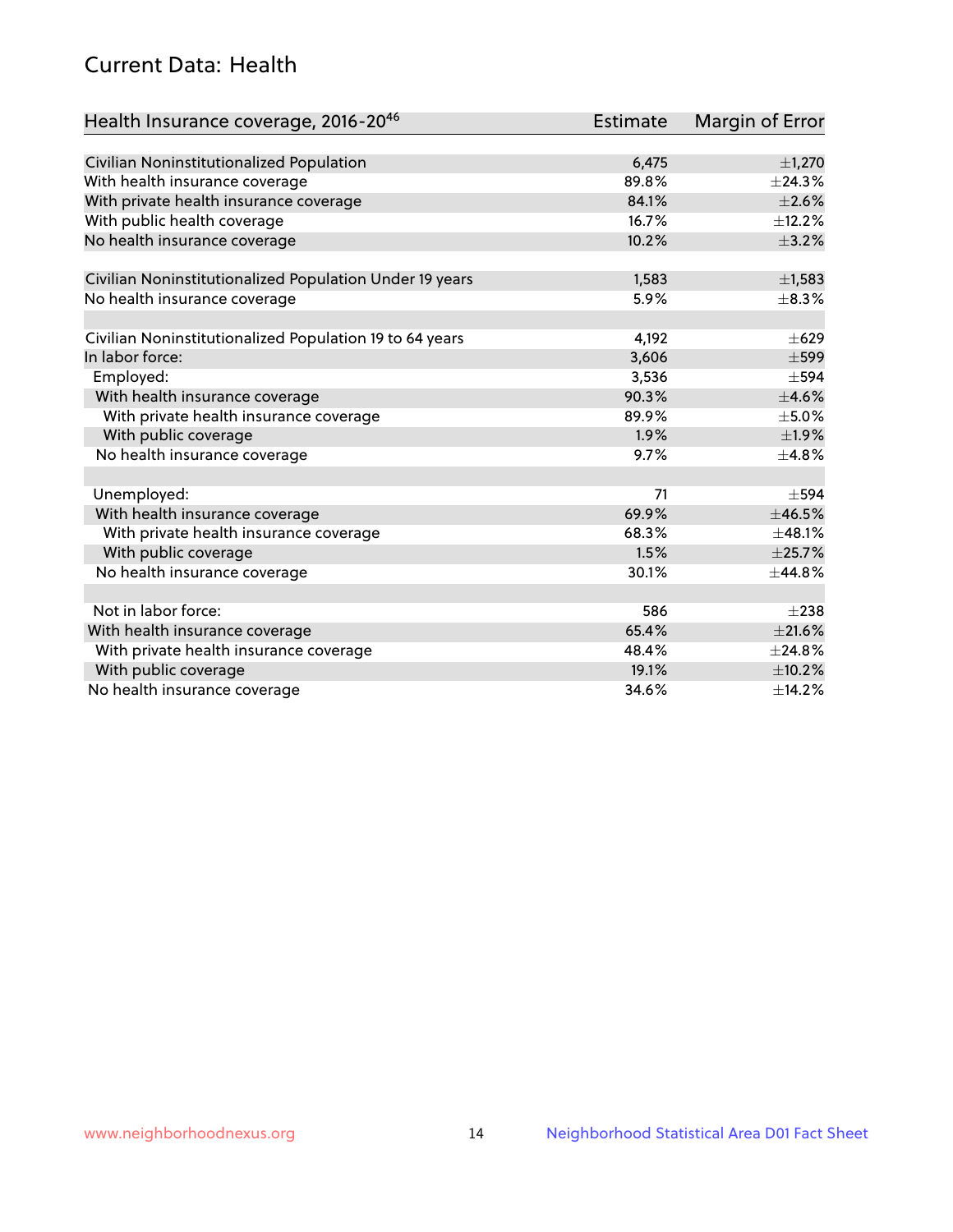#### Notes:

- 1. Source: U.S. Census Bureau, Decennial Census 2000, SF1 tables P8, P12; American Community Survey, tables B01001, B03002
- 2. This category includes Pacific Islanders, Native Americans and Alaska Natives, people who identify as some other race, and those who identify as bi/multi racial.
- 3. Source: U.S. Census Bureau, Decennial Census 2000, SF1 tables P15, P16, P18, P19; American Community Survey, tables B11001, B11005, B11003
- 4. Source: U.S. Census Bureau, Decennial Census 2000, SF3 table P37; American Community Survey, table B15002
- 5. Source: U.S. Census Bureau, Longitudinal Employer-Household Dynamics Residential Area Characteristics, Table JT01 (Primary Jobs); Workplace Area Characteristics, Table JT00 (All Jobs)
- 6. Source: U.S. Census Bureau, Decennial Census 2000, SF3 tables P52, P87; American Community Survey, tables B19001, B17001
- 7. Source: U.S. Census Bureau, Decennial Census 2000, SF1 tables H3, H4; American Community Survey, tables B25002, B25009
- 8. Source: U.S. Census Bureau, Decennial Census 2000, SF3 table H44; American Community Survey, tables B25044
- 9. Source: Atlanta Police Department, COBRA; U.S. Census Bureau, American Community Survey, table B01001
- 10. Source: U.S. Census Bureau, American Community Survey, table B01001
- 11. Source: U.S. Census Bureau, American Community Survey, table B03002
- 12. Source: U.S. Census Bureau, American Community Survey, table B05002
- 13. Source: U.S. Census Bureau, American Community Survey, table B05003
- 14. Source: U.S. Census Bureau, American Community Survey, tables B19001, B19025, B19051, B19061, B19055, B19065, B19059, B19069, B19056, B19066, B19057, B19067, B22001, B19101, B19127
- 15. Source: U.S. Census Bureau, American Community Survey, tables B19201, B19214, B20017, B19313
- 16. Source: U.S. Census Bureau, American Community Survey, table B17010
- 17. Source: U.S. Census Bureau, American Community Survey, tables B17001, B17006, B17021, B17007. Table totals may be lower than the total population, as they are based on the population for whom poverty status is determined.
- 18. Source: U.S. Census Bureau, American Community Survey, B17001H, B17001B, B17001D, B17001I. Table totals may be lower than the total population, as they are based on the population for whom poverty status is determined.
- 19. Source: U.S. Census Bureau, American Community Survey, tables B23001, B23008
- 20. Source: U.S. Census Bureau, American Community Survey, table C24030
- 21. Source: U.S. Census Bureau, American Community Survey, table C24010
- 22. Source: U.S. Census Bureau, American Community Survey, table B24080
- 23. Source: U.S. Census Bureau, Longitudinal Employer-Household Dynamics Origin-Destination Data, Tables JT00 Main and JT00 Aux
- 24. Source: U.S. Census Bureau, Longitudinal Employer-Household Dynamics Origin-Destination Data, Tables JT00 Main and JT00 Aux
- 25. Source: U.S. Census Bureau, Longitudinal Employer-Household Dynamics Origin-Destination Data, Tables JT00 Main and JT00 Aux
- 26. Source: U.S. Census Bureau, Longitudinal Employer-Household Dynamics Origin-Destination Data, Tables JT00 Main and JT00 Aux
- 27. Source: U.S. Census Bureau, American Community Survey, table B14001
- 28. Source: U.S. Census Bureau, American Community Survey, table B15002
- 29. Source: U.S. Census Bureau, American Community Survey, tables B11001, B11003, B11007, B11005, B09019
- 30. Source: U.S. Census Bureau, American Community Survey, tables B25002, B25003, B25004
- 31. Source: U.S. Census Bureau, American Community Survey, table B25024
- 32. Source: U.S. Census Bureau, American Community Survey, table B25034
- 33. Source: U.S. Census Bureau, American Community Survey, tables B25009, B25008, B25003
- 34. Source: U.S. Census Bureau, American Community Survey, table B07003
- 35. Source: U.S. Census Bureau, American Community Survey, table B25075. This value is self-reported and may differ from home values as determined by the County Tax Assessor.
- 36. Source: U.S. Census Bureau, American Community Survey, table B25081
- 37. Source: U.S. Census Bureau, American Community Survey, table B25087
- 38. Source: U.S. Census Bureau, American Community Survey, table B25091
- 39. Excludes units where Selected Monthly Owner Costs as a Percentage of Income cannot be computed.
- 40. Excludes units where Selected Monthly Owner Costs as a Percentage of Income cannot be computed.
- 41. Source: U.S. Census Bureau, American Community Survey, table B25063
- 42. Source: U.S. Census Bureau, American Community Survey, table B25070
- 43. Excludes units where Gross Rent as a Percentage of Income cannot be computed.
- 44. Source: U.S. Census Bureau, American Community Survey, tables B08101, B08013
- 45. Source: U.S. Census Bureau, American Community Survey, table B25044
- 46. Source: U.S. Census Bureau, American Community Survey, tables B18135, B27011

The dagger (†) symbol denotes values that cannot be computed.